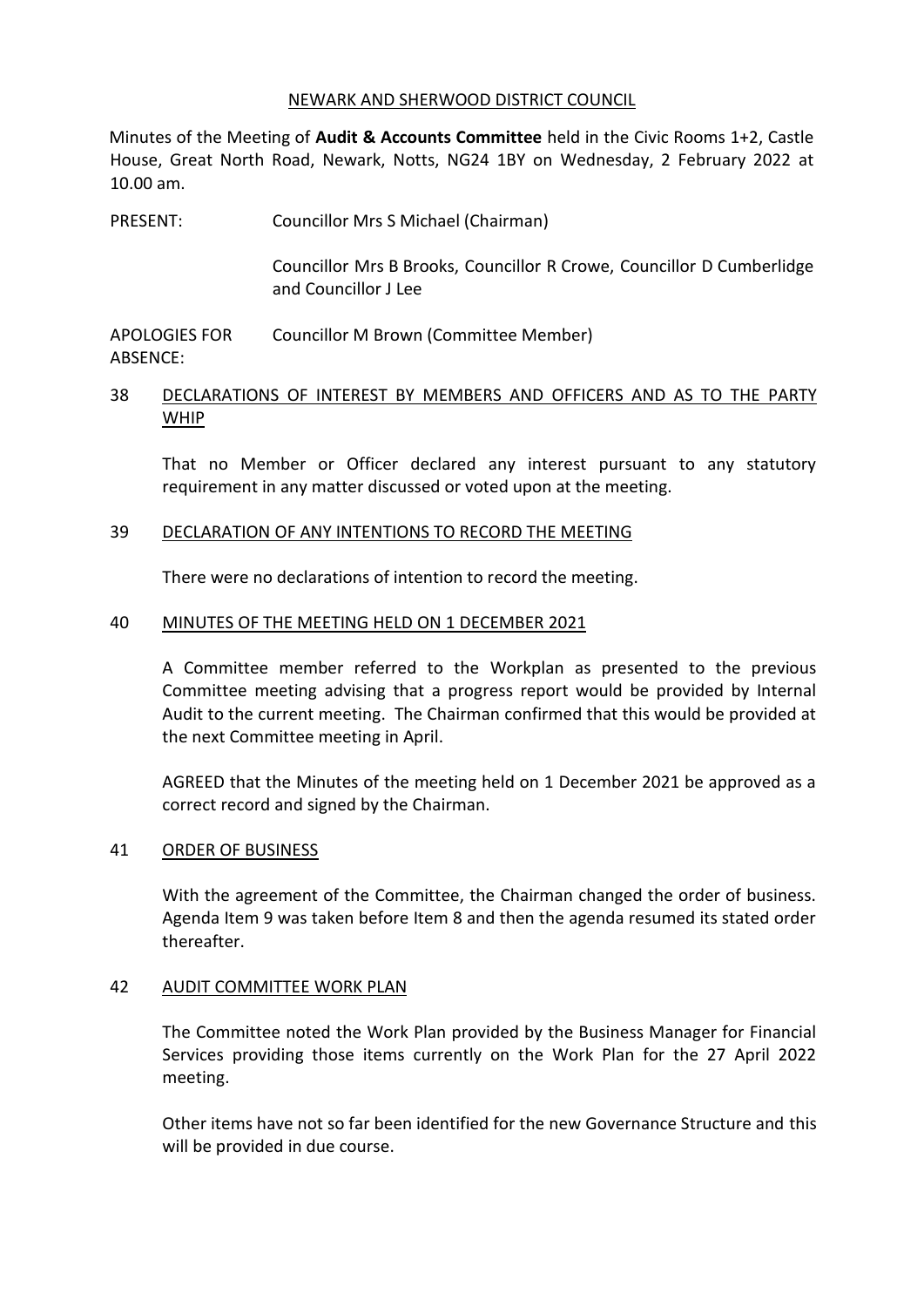## 43 HOMES ENGLAND COMPLIANCE AUDIT REPORT 2021-22 - HRA 5 YEAR DEVELOPMENT PROGRAMME

The Committee considered the report from the Director for Housing, Health and Wellbeing informing the Committee of the outcome of the Homes England Audit 2021/22 for the Council's 5 Year Housing Revenue Account (HRA) Development Programme.

The report also advised the Committee of any actions taken and enable the Council to sign off the Audit on Homes England's Information Management System by the end of April 2022.

The report informed the Committee that this has been received annually over the last few years, and is a requirement of Homes England that the Committee comment on the report. It was noted that receiving a green grade audit this time was a positive outcome and all details could be found in the report.

It was confirmed that training had been provided to the relevant Officers to support the use of the Homes England IMS System.

AGREED (unanimously) that the Committee noted the findings of the Compliance Audit.

### 44 REVIEW OF SIGNIFICANT GOVERNANCE ISSUES IN THE ANNUAL GOVERNANCE STATEMENT

The Committee considered the report from the Business Manager for Financial Services updating members of the Committee on the significant governance issues identified in the Annual Governance Statement.

The report provided updates and any further work undertaken with regard to:

- Development Company Arkwood Developments Limited
- Re-integration of the Housing Management Function
- Yorke Drive Development

A discussion was held regarding the updates against each of the three identified governance issues and members of the committee felt that when this report is brought in future, further relevant details are brought and are attached to the report.

AGREED (unanimously) that the Committee noted the results of the review of significant governance issues as identified in the Annual Governance Statement.

### 45 EXTERNAL AUDITOR'S ANNUAL AUDIT COMPLETION REPORT

The Committee considered the report from the Business Manager for Financial Services presenting the External Auditors supplemental letter to the Annual Audit Completion Report, presented to the Audit & Accounts Committee on 1 December 2021.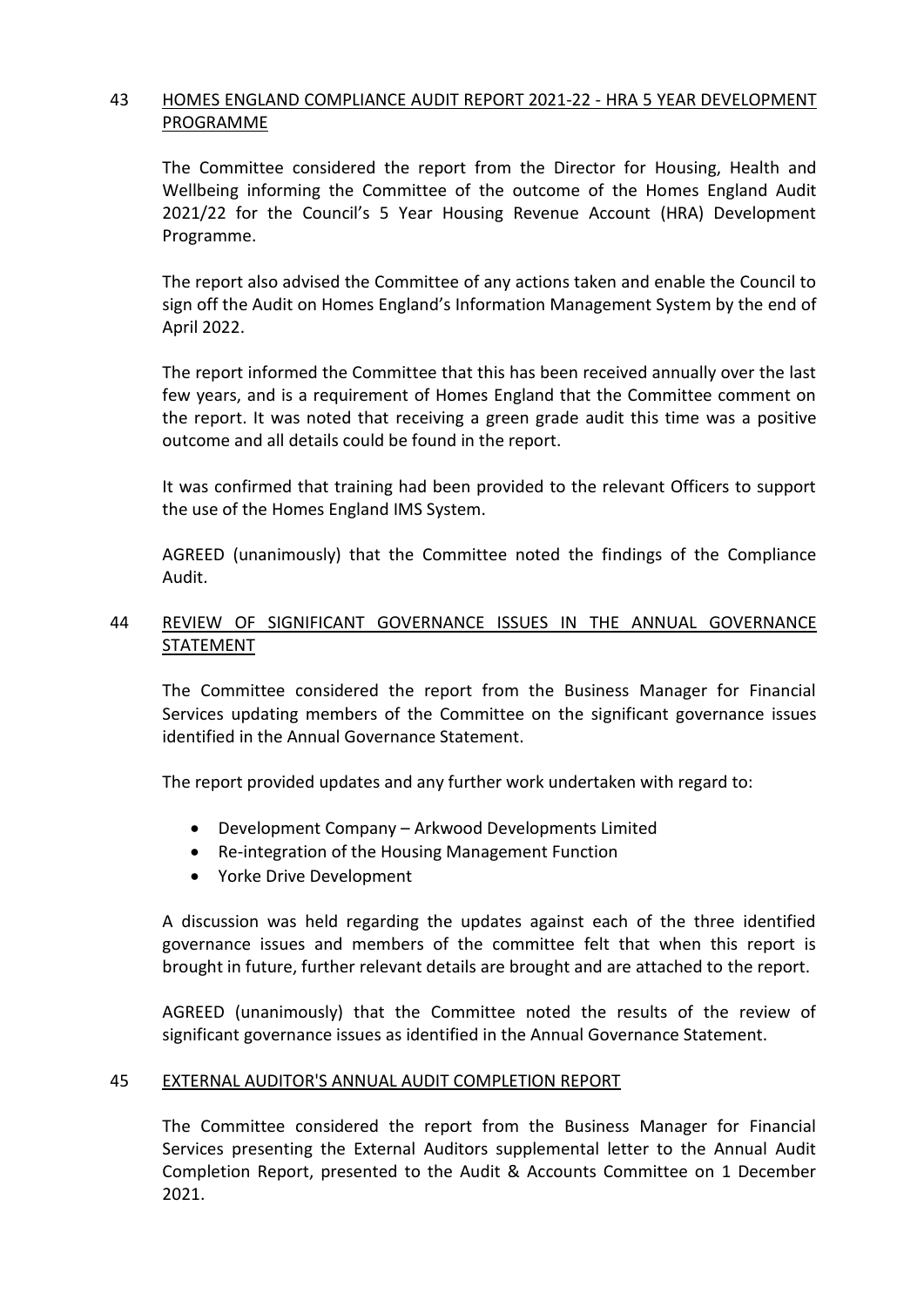David Hoose, Audit Engagement Partner at Mazars presented the report noting reference to VFM highlighted in the following report. The Chairman enquired as to why it had taken a lot longer to achieve sign off. The Committee were assured that the delay having been due to the pandemic and the reduction in staff.

AGREED (unanimously) that:

- a) the Committee received the updated External Auditors Supplemental Letter to the Annual Audit Completion Report for 2020/21;
- b) the Committee noted the document; and
- c) the Committee noted that the Statement of Accounts were published on 6 January 2022.

### 46 EXTERNAL AUDITOR'S ANNUAL AUDIT LETTER 2020/21

The Committee considered the report from David Hoose, Audit Engagement Partner at Mazars who presented the External Auditor's Annual Audit Letter for 2020/21 for Newark & Sherwood District Council.

The Annual Audit Report summarises the key findings from the external audit work carried out by Mazars in 2020/21. It covers the 2020/21 Statement of Accounts and the Value for Money commentary for the same year.

The report explained the increase to the final fee partly due to additional work pressures around the change in the Council's group boundary, the additional testing of PPE, the implementation of new auditing standards and additional work arising from the change in the Code of Audit Practice. The proposed fee to be approved by the Council.

AGREED (unanimously) that:

- a) the Committee considered the External Auditor's Annual Audit Letter for 2020/21: and
- b) delegation to take place with the Section 151 Officer in negotiating with Mazars regarding the fee and keeping the Chairman informed.

### 47 TREASURY MANAGEMENT STRATEGY STATEMENT

The Committee considered the report from the Assistant Business Manager for Financial Services seeking approval for the Treasury Management Strategy, which incorporates the Borrowing Strategy, Investment Strategy, and Treasury Prudential Indicators, updated in accordance with latest guidance.

The Committee approved each of the following key elements and recommended these to Full Council on 8 March 2022 while noting that as the budgets are still being finalised some of the figures within the Strategy may alter: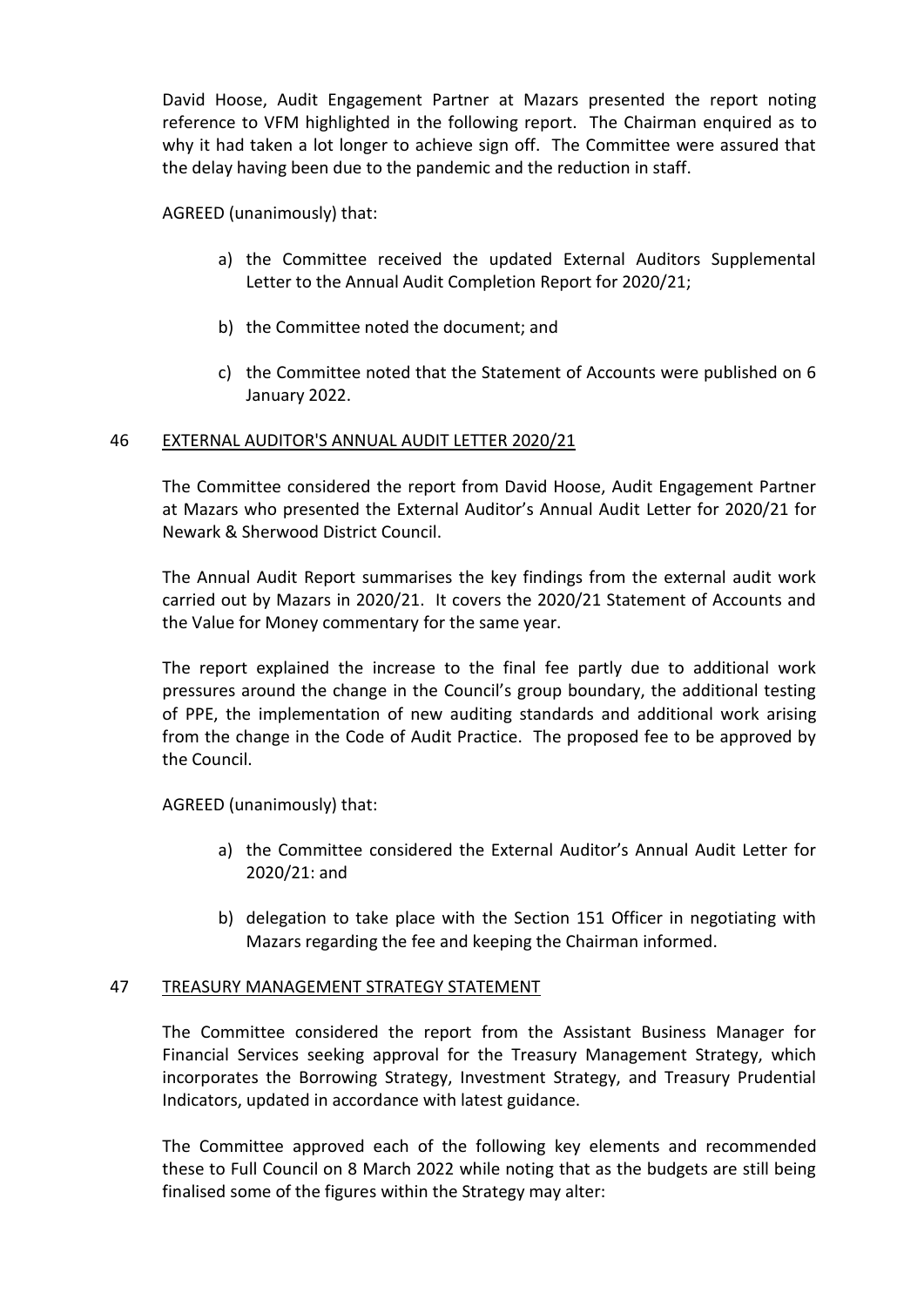AGREED (unanimously) that:

- a) the Treasury Management Strategy 2022/23, incorporating the Borrowing Strategy and the Annual Investment Strategy (Appendix A);
- b) the Treasury Prudential Indicator and Limits, contained within Appendix A; and
- c) the Authorised Limit Treasury Prudential Indicator contained within Appendix A.

### 48 CAPITAL STRATEGY 2022/23

The Committee considered the report from the Assistant Business Manager for Financial Services seeking Committee approval to the Capital Strategy 2022/23, this incorporates the Minimum Revenue Provision Policy and Capital Prudential Indicators, updated in accordance with latest guidance.

The Committee approved each of the following key elements and recommended these to Full Council on 8 March 2022 while noting that as the budgets are still being finalised some of the figures within the Strategy may alter:

AGREED (unanimously) that:

- a) the Capital Strategy 2022/23 Appendix A;
- b) the Capital Prudential Indicators and Limits for 2022/23, contained within Appendix A;
- c) the Minimum Revenue Provision (MRP) Policy Statement as contained within Appendix C, which sets out the Council's policy on MRP; and
- d) the Flexible Use of Capital Receipts Strategy, contained with Appendix D.

### 49 INVESTMENT STRATEGY

The Committee considered the report from the Assistant Business Manager for Financial Services informing the Committee that this Investment Strategy is for 2022/23, meeting the requirements of statutory guidance issued by Department of Levelling Up, Housing and Communities DLUHC (previously MHCLG) Investment Guidance in January 2018.

The Committee approved each of the following key elements and recommended these to Full Council on 8 March 2022 while noting that as the budgets are still being finalised some of the figures within the Strategy may alter:

AGREED (unanimously) that:

a) the Investment Strategy 2022/23, contained within Appendix A and